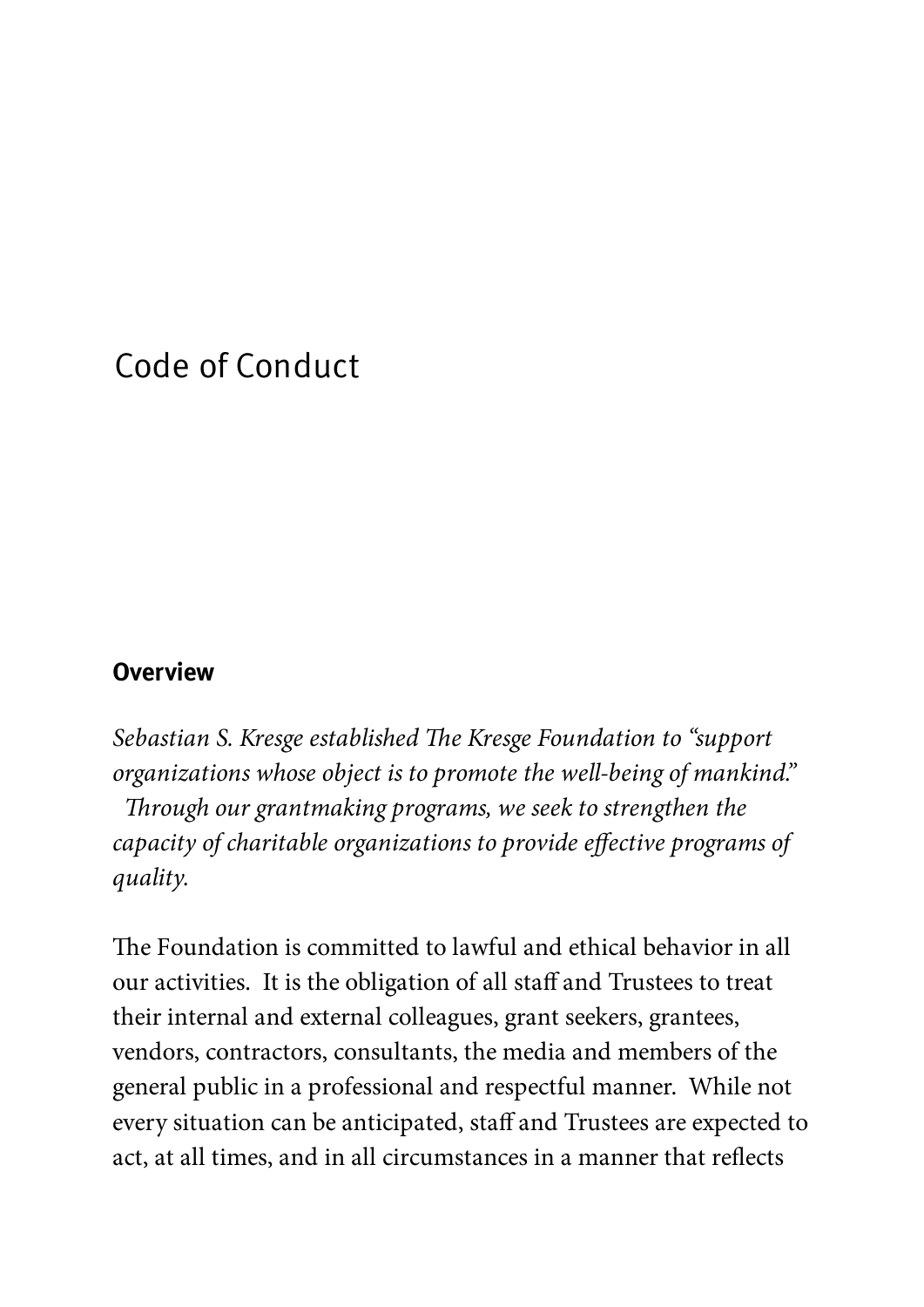good judgment and integrity, consistent with the highest professional and ethical standards, and in compliance with all Foundation policies.

Staff or Trustees who feel a breach of the Code of Conduct ("The Code") has taken place should follow the process described in Section X. The consequences for violation of this Code can be serious. Each situation will be evaluated based on all relevant circumstances. Disciplinary action can include immediate termination of employment, service or other actions determined to be appropriate in light of all circumstances.

## (Revised Dec. 11, 2019)

### I. Personal and Professional Integrity

All staff and Trustees of the Foundation will abide by the Foundation's values which shape who we are as an organization and guide how we work – with each other and with our many grantees and partners. The Foundation's values are as follows:

## **Creativity**

### How we approach our work

We will embrace experimentation, reasoned risk-taking, and continuous improvement, recognizing that we must balance support for proven and effective approaches with the pursuit of new approaches that, although unproven, hold the promise of breaking through stale or unproductive approaches to the seemingly intractable challenges our society faces.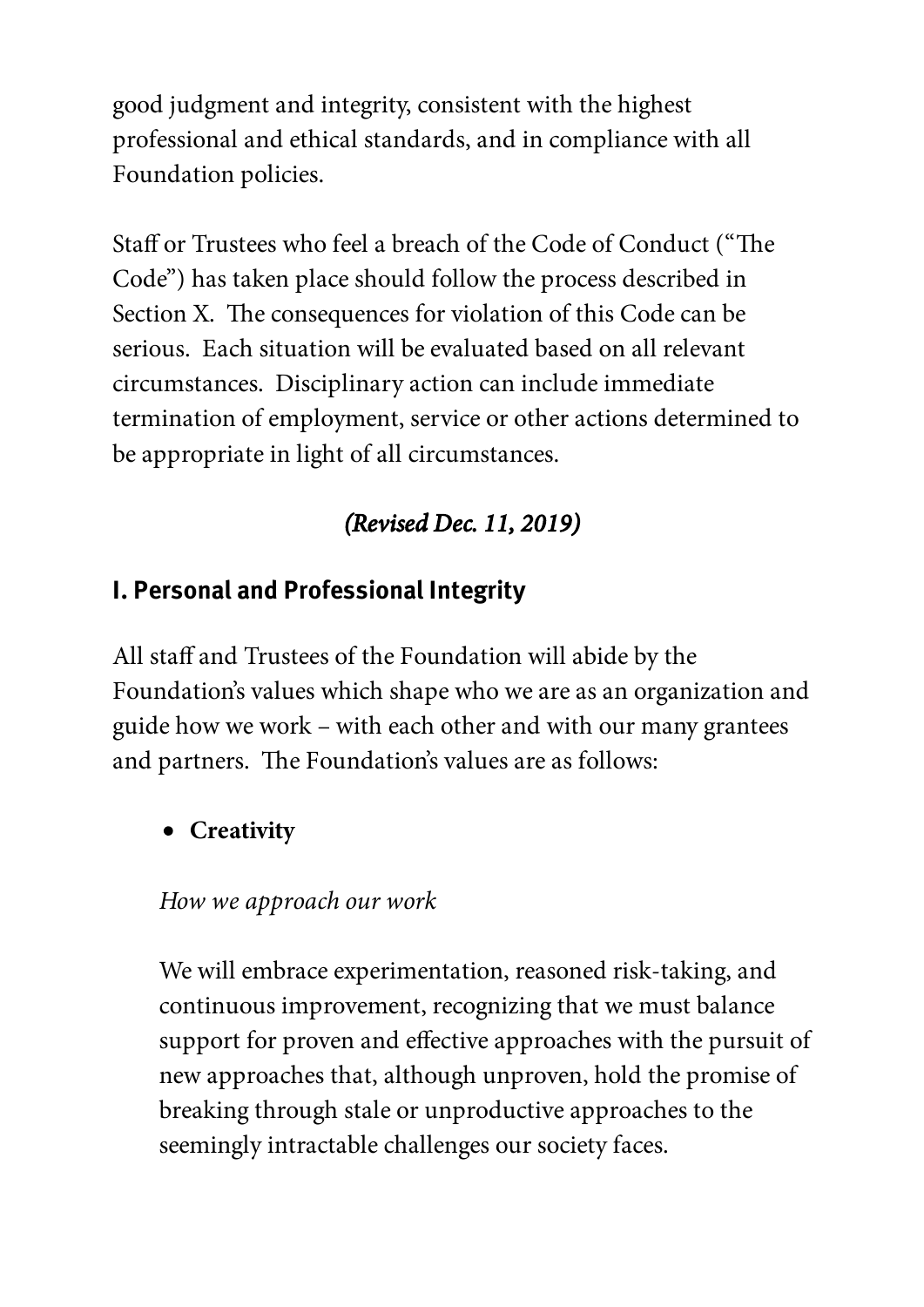**Equity**

## How we pursue fairness, justice and dignity for all.

We promote an inclusive culture that embraces our shared humanity while critically examining the racial, cultural and social context of systemic inequities in our society. We believe that equity is both a process and an outcome and therefore are compelled to relentlessly use our power to dismantle barriers that impede equitable opportunity for each other and for the communities that we serve.

## **Opportunity**

How we seek to improve the lives of low-income people living in America's cities and how we invest in our staff

Through the work of our programs and partnerships, we will deploy an array of grantmaking and investing tools to expand opportunities for low-income people living in America's cities so that they may improve their life circumstance and join the economic mainstream.

We will foster a workplace environment and culture in which staff members have the opportunity to express their talents and ambitions, be acknowledged and rewarded for their achievements, grow in their effectiveness and careers, and see their efforts reflected in a strengthened sense of common purpose.

**Partnership**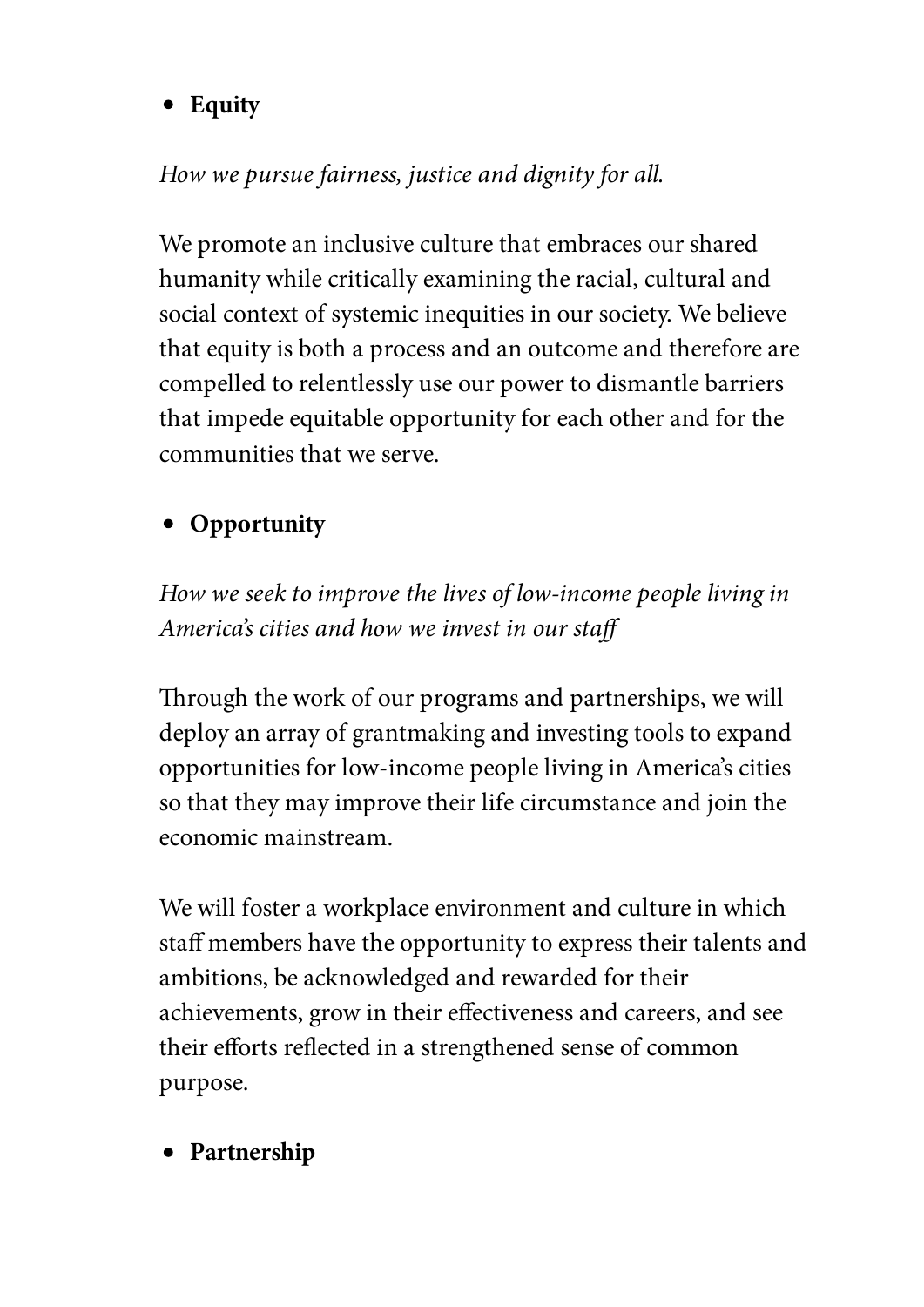#### How we work with others

We will actively seek out and embrace opportunities to partner and support others to devise and implement solutions, recognizing that by cooperating, coordinating, and aligning with others and one another we will leverage collective experience, insight, networks, and resources to more effectively advance the foundation's mission to promote human progress.

#### **Respect**

#### How we treat one another

We will treat with respect every staff member, and everyone with whom we work, valuing each person's distinctive background, personal style, and perspectives, while displaying honesty, dignity, kindness, trust, and collegiality in all of our interactions with one another.

### **•** Stewardship

#### How we manage our resources

We commit to exhibiting the highest levels of integrity, humility, excellence, and an abiding sense of responsibility in acting as stewards of the human, reputational, and financial resources entrusted to us to advance the foundation's mission and to animate the credo of our founder, Sebastian Kresge to leave "the world a better place than we found it."

#### II. Mission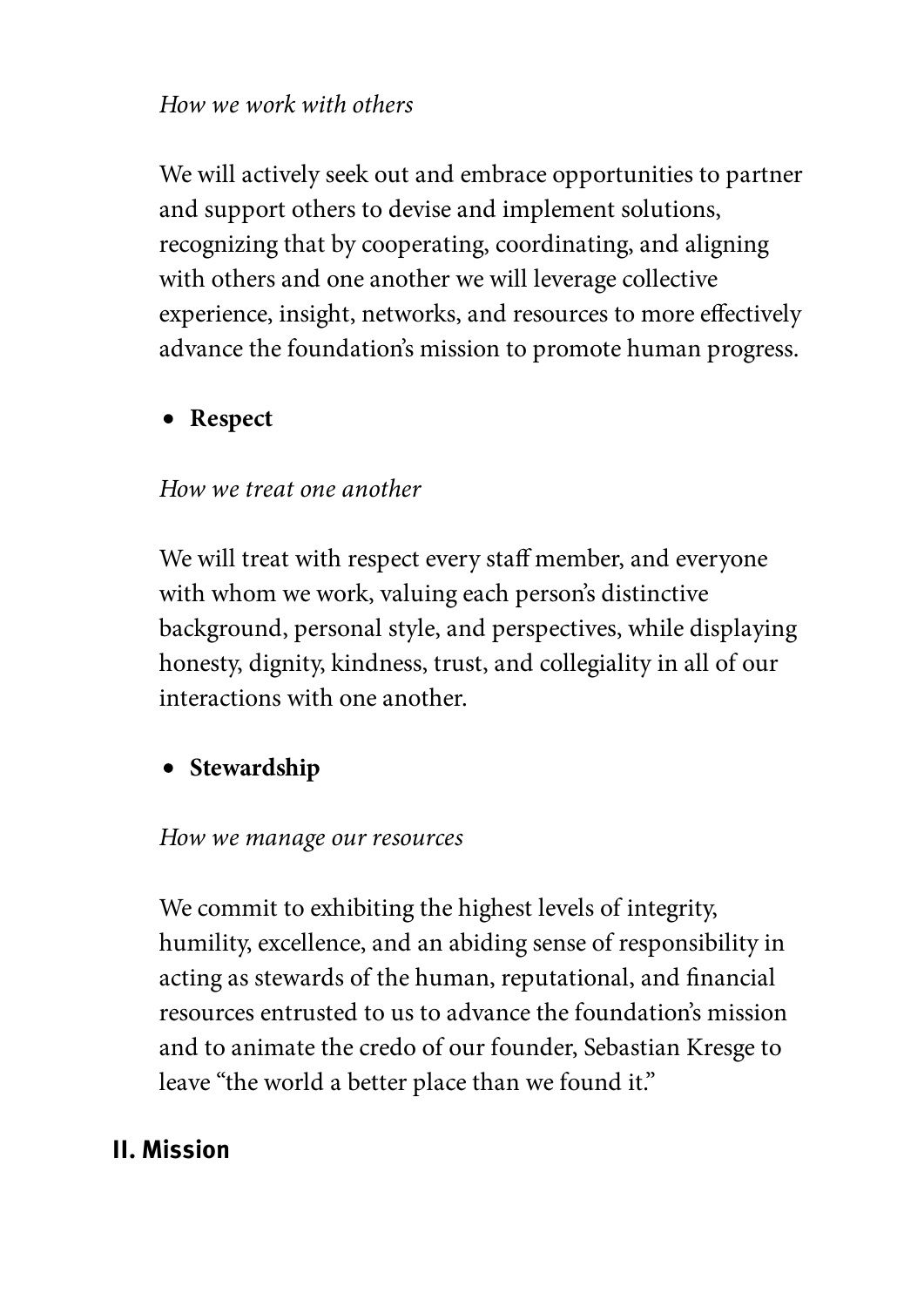The Foundation has a clearly stated mission of promoting human progress. All of its programs support that mission and all who work for or on behalf of the Foundation are expected to understand that mission and purpose.

## III. Governance

The Foundation has a governing body that is responsible for setting and advancing the mission and strategic direction of the Foundation and oversight of the finances, operations, and policies of the Foundation. The governing body: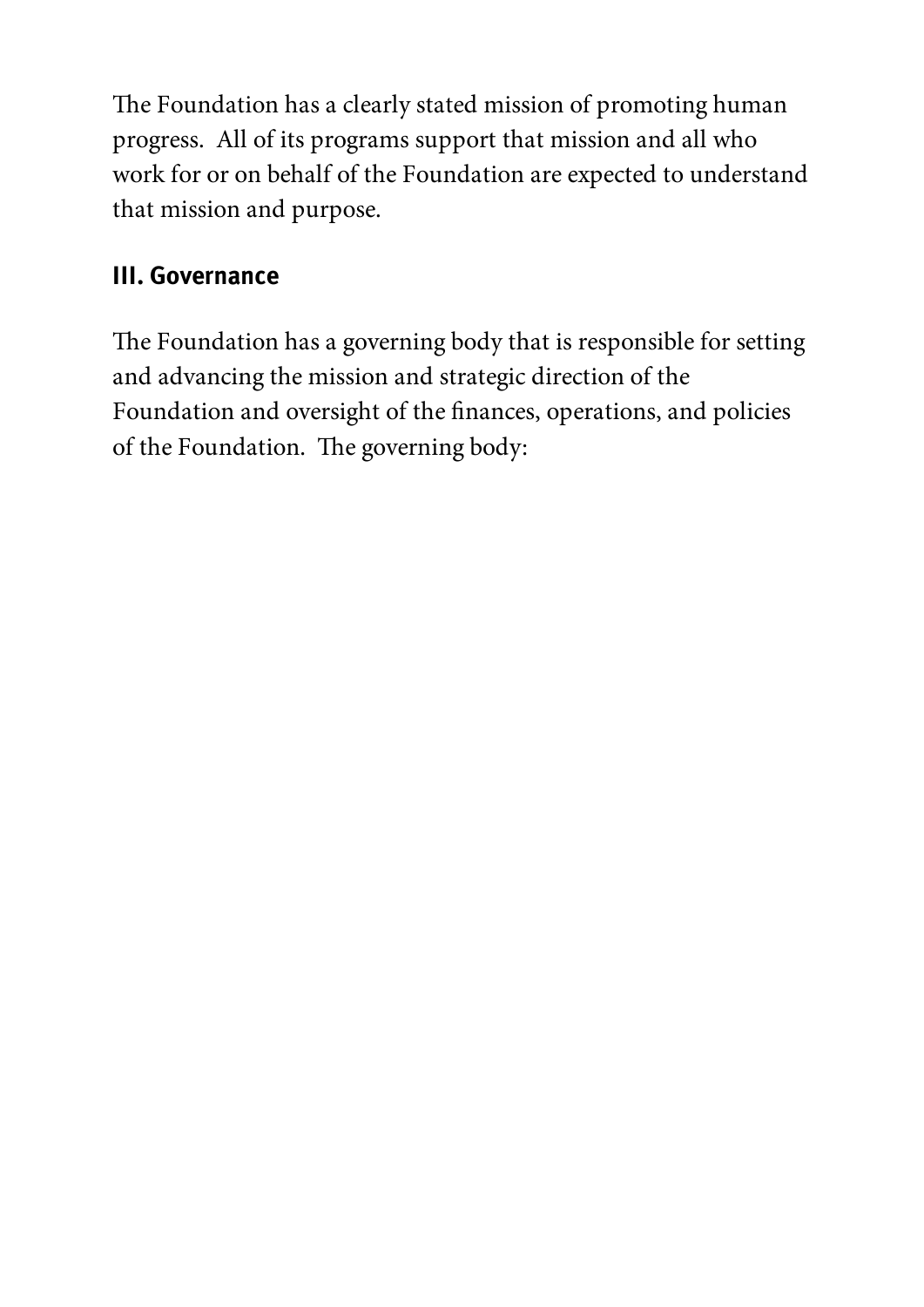- Ensures that its Trustees have the requisite skills and experience to fulfill their governance duties, acting for the benefit of the Foundation and its purpose;
- Has a Conflict of Interest/Duality of Interest Policy that ensures that any conflicts of interest or the appearance thereof are avoided or appropriately managed through disclosure, recusal or other means;
- Ensures that the CEO and appropriate staff provide the governing body with timely and comprehensive information so that the governing body can effectively carry out its duties;
- Ensures that the Foundation conducts all transactions and dealings with integrity and honesty;
- Ensures that the Foundation promotes working relationships with Trustees, staff, and grantees that are consistent with the Foundation's mission and values;
- Ensures that the Foundation is fair and inclusive in its hiring and promotion policies and practices for all Trustees and staff positions;
- Ensures that policies of the Foundation are in writing, clearly articulated, and officially adopted;
- Ensures that the resources of the Foundation are responsibly and prudently managed; and,
- Ensures that the Foundation has the capacity to carry out its programs strategically and effectively.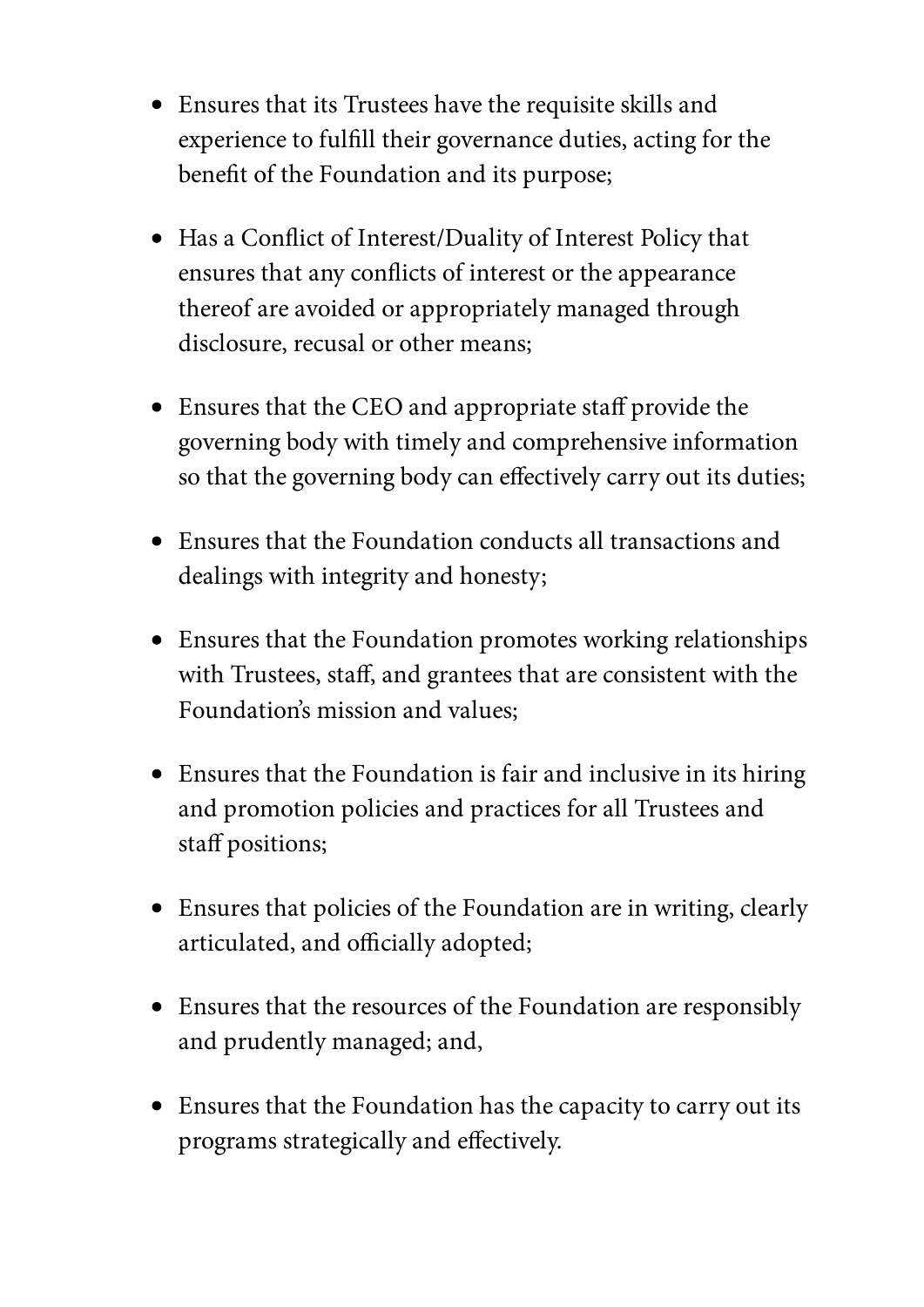## IV. Legal Compliance

A variety of laws and regulations apply to the Foundation and its staff and Trustees, the violation of which may carry civil or criminal penalties for the Foundation and the individual. It is the responsibility of each Trustee and staff member to be knowledgeable about and comply with all such laws and regulations.

## V. Diversity, Equity and Inclusion

The Foundation has a policy of promoting a diverse, inclusive and equitable workplace in order to enrich its programmatic effectiveness. The Foundation promotes inclusiveness in recruitment, hiring, retention, promotion, and communities served.

## VI. Responsible Stewardship

The Foundation manages its funds responsibly and prudently. The Foundation staff and Trustees ensure that: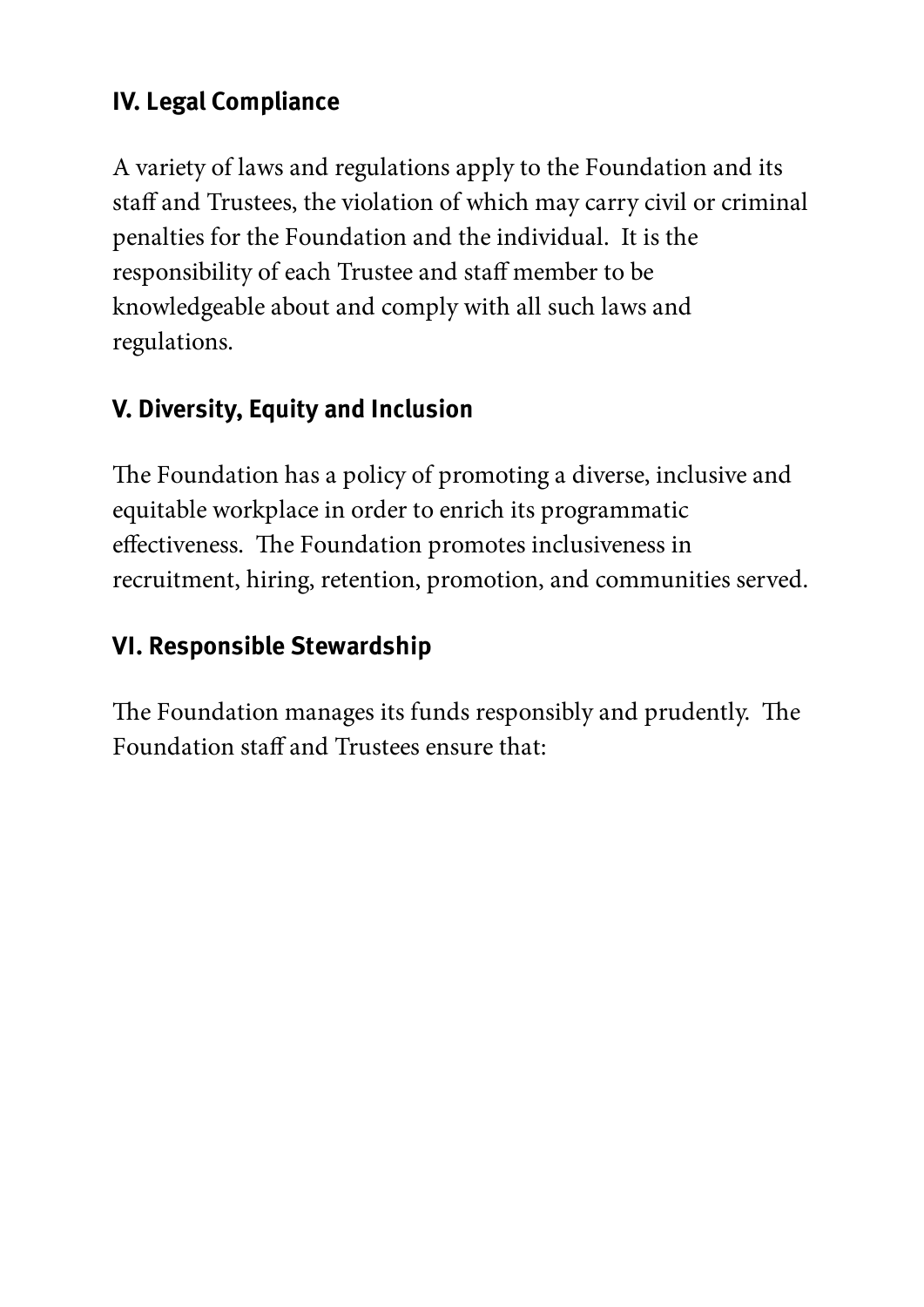- An adequate amount is spent on administrative expenses to ensure effective accounting systems, internal controls, competent staff, and other expenditures critical to professional management;
- Staff compensation is reasonable and appropriate;
- Draws from endowment funds will be prudent and consistent with Foundation intent and as provided for in each grant agreement;
- All spending practices and policies are fair, reasonable, and appropriate to fulfill the mission of the Foundation and are consistent with the Foundation's values; and,
- All financial reports are factually accurate and complete in all material respects.

### VII. Openness and Disclosure

The Foundation provides comprehensive and timely information to the public, the media, and all stakeholders and is responsive in a timely manner to reasonable requests for information. All information about the Foundation will fully and honestly reflect the policies, practices and operations of the Foundation. Basic informational data about the Foundation, such as the Form 990PF, the annual report and audited financial statements will be available to the public. All financial, organizational, and program reports will be complete and accurate in all material respects.

## VIII. Program Evaluation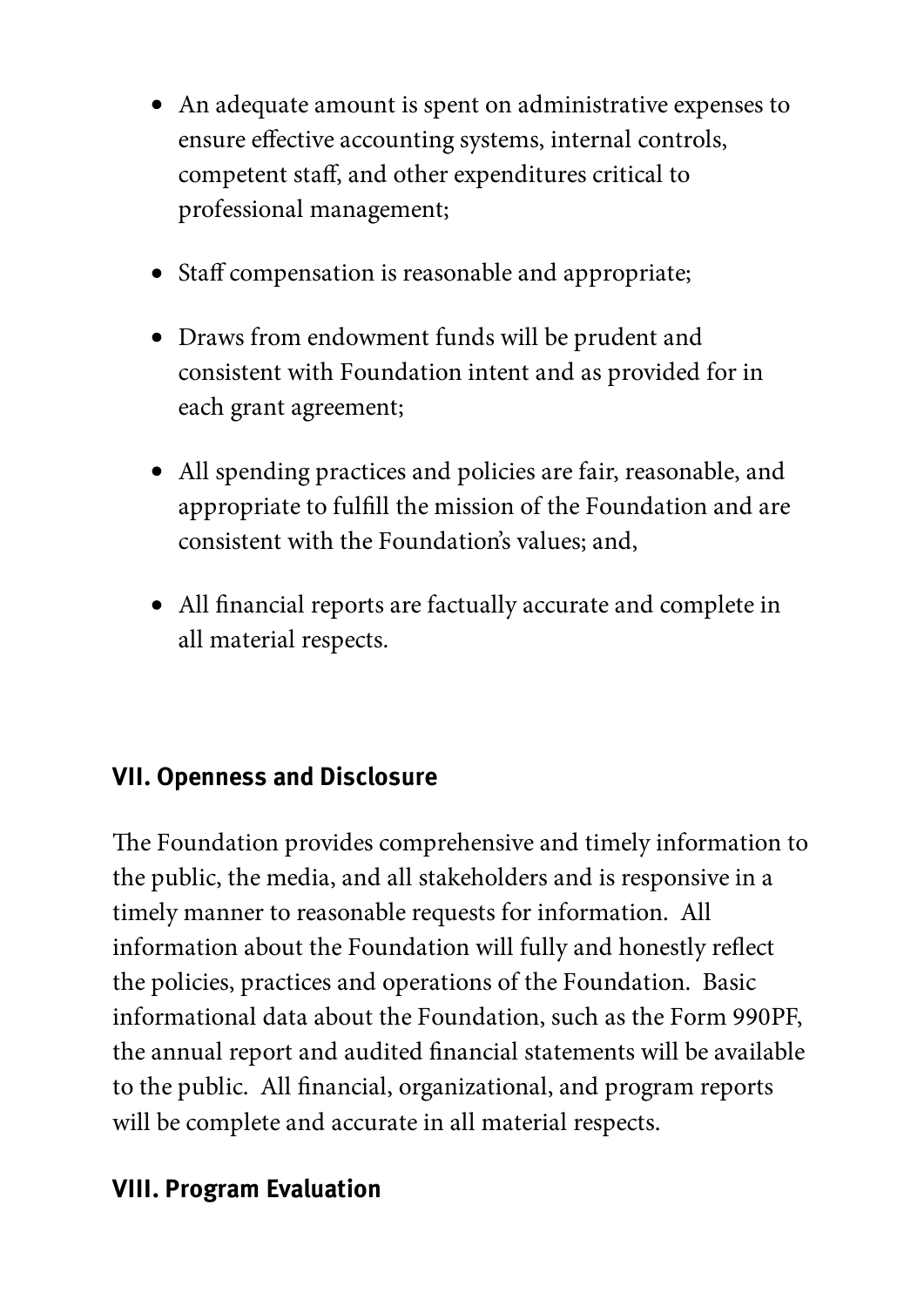The Foundation regularly reviews program effectiveness and incorporates lessons learned into future programs. The Foundation is committed to improving program and organizational effectiveness and developing mechanisms to promote learning from the Foundation's activities. The Foundation is responsive to changes in its field of activity and the needs of its grantees.

## IX. Grantmaker Guidelines

With respect to grant applicants, the Foundation is committed to being:

- $\bullet$  A high-performance organization reflecting the standards we ask of others;
- Respectful of applicants' agendas and priorities;
- Open and accessible;
- Available to share its experience and knowledge;
- Pragmatic in the face of change or unusual circumstances;
- Empowering for nonprofit staff and volunteers;
- Clear and timely in communications;
- Consistent in its encouragement of diversity in boards, staff and persons served; and,
- Fair and respectful.